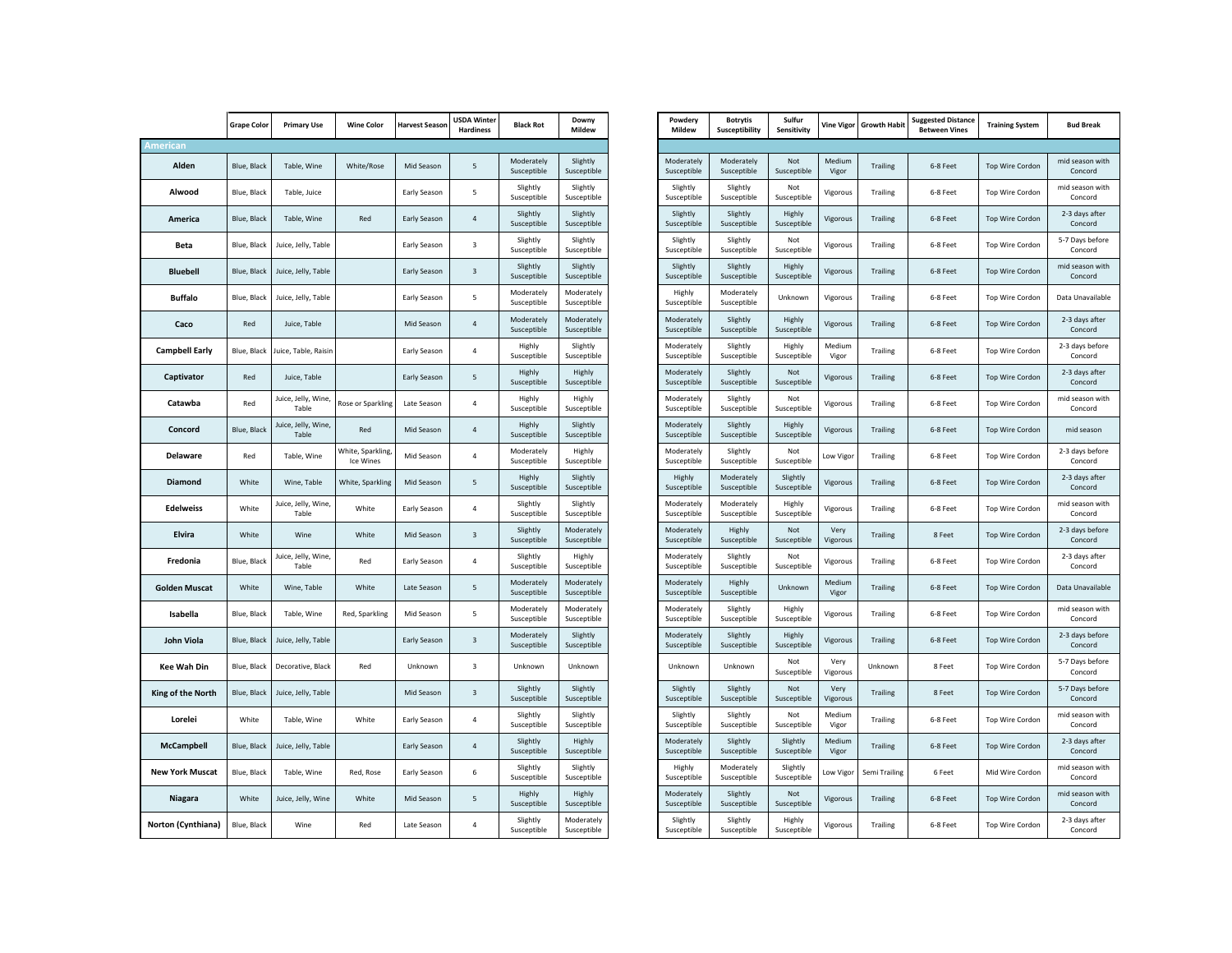|                      | <b>Grape Color</b> | <b>Primary Use</b>           | <b>Wine Color</b> | <b>Harvest Season</b> | <b>USDA Winter</b><br><b>Hardiness</b> | <b>Black Rot</b>          | Downy<br>Mildew           |
|----------------------|--------------------|------------------------------|-------------------|-----------------------|----------------------------------------|---------------------------|---------------------------|
| <b>Oberlin Noir</b>  | Blue, Black        | Wine                         | Red               | Mid Season            | 5                                      | Slightly<br>Susceptible   | Moderately<br>Susceptible |
| Ontario              | White              | Table, Wine                  | White             | Early Season          | 4                                      | Slightly<br>Susceptible   | Slightly<br>Susceptible   |
| Schuyler             | Blue, Black        | Juice, Table, Wine           | Rose              | <b>Early Season</b>   | 5                                      | Highly<br>Susceptible     | Slightly<br>Susceptible   |
| Seneca               | White              | Table                        |                   | Early Season          | 5                                      | Slightly<br>Susceptible   | Slightly<br>Susceptible   |
| Sheridan             | Blue, Black        | Table, Wine                  | Red, Rose         | Late Season           | 4                                      | Slightly<br>Susceptible   | Slightly<br>Susceptible   |
| Steuben              | Blue, Black        | Juice, Table, Wine           | Red, Rose         | Mid Season            | 4                                      | Moderately<br>Susceptible | Slightly<br>Susceptible   |
| <b>Sunbelt</b>       | Blue, Black        | Juice, Jelly                 |                   | Mid Season            | 4                                      | Moderately<br>Susceptible | Moderately<br>Susceptible |
| <b>Swenson White</b> | White              | Wine                         | White             | Late Season           | 4                                      | Slightly<br>Susceptible   | Moderately<br>Susceptible |
| Valiant              | Blue, Black        | Juice, Table, Wine           | Red               | Early Season          | 3                                      | Slightly<br>Susceptible   | Highly<br>Susceptible     |
| Van Buren            | Blue, Black        | Table, Wine                  | Red               | Early Season          | 4                                      | Moderately<br>Susceptible | Highly<br>Susceptible     |
| Worden               | Blue, Black        | Table, Wine, Juice,<br>Jelly | Red               | Early Season          | 4                                      | Slightly<br>Susceptible   | Slightly<br>Susceptible   |
| <b>Hybrid</b>        |                    |                              |                   |                       |                                        |                           |                           |
| Alpenglow            | Red                | Wine                         | White             | Early Season          | 4                                      | Slightly<br>Susceptible   | Moderately<br>Susceptible |
| Arandell             | Blue, Black        | Wine                         | Red               | Mid Season            | 5                                      | Moderately<br>Susceptible | Slightly<br>Susceptible   |
| Aromella             | White              | Wine                         | White             | Mid Season            | 5                                      | Slightly<br>Susceptible   | Moderately<br>Susceptible |
| Aurore               | White              | Wine                         | White             | Early Season          | 5                                      | Highly<br>Susceptible     | Moderately<br>Susceptible |
| Baco                 | Blue, Black        | Wine                         | Red               | Mid Season            | 6                                      | Highly<br>Susceptible     | Slightly<br>Susceptible   |
| Brianna              | White              | Wine, Table                  | White             | Early Season          | 3                                      | Moderately<br>Susceptible | Slightly<br>Susceptible   |
| Cayuga White         | White              | Wine                         | White             | Mid Season            | 5                                      | Slightly<br>Susceptible   | Moderately<br>Susceptible |
| Chambourcin          | Blue, Black        | Wine                         | Red               | Late Season           | 6                                      | Highly<br>Susceptible     | Moderately<br>Susceptible |
| <b>Chancellor</b>    | Blue, Black        | Wine                         | Red               | Mid Season            | 5                                      | Slightly<br>Susceptible   | Highly<br>Susceptible     |
| Chardonel            | White              | Wine                         | White             | Late Season           | 5                                      | Moderately<br>Susceptible | Moderately<br>Susceptible |
| <b>Chelois</b>       | Blue, Black        | Wine                         | Red               | Mid Season            | 5                                      | Slightly<br>Susceptible   | Slightly<br>Susceptible   |
| Colobel              | Blue, Black        | Juice                        |                   | Late Season           | 6                                      | Moderately<br>Susceptible | Slightly<br>Susceptible   |
| <b>Corot Noir</b>    | Blue, Black        | Wine                         | Red               | Late Season           | 5                                      | Moderately<br>Susceptible | Moderately<br>Susceptible |
| Dechaunac            | Blue, Black        | Wine                         | Red               | Mid Season            | 5                                      | Slightly<br>Susceptible   | Moderately<br>Susceptible |
| <b>Esprit</b>        | White              | Wine, Table, Juice           | White             | Mid Season            | 4                                      | Slightly<br>Susceptible   | Moderately<br>Susceptible |

| Powdery<br>Mildew         | <b>Botrytis</b><br><b>Susceptibility</b> | Sulfur<br>Sensitivity   | <b>Vine Vigor</b> | <b>Growth Habit</b> | <b>Suggested Distance</b><br><b>Between Vines</b> | <b>Training System</b> | <b>Bud Break</b>           |
|---------------------------|------------------------------------------|-------------------------|-------------------|---------------------|---------------------------------------------------|------------------------|----------------------------|
| Moderately<br>Susceptible | Slightly<br>Susceptible                  | Highly<br>Susceptible   | Medium<br>Vigor   | <b>Trailing</b>     | 6-8 Feet                                          | Top Wire Cordon        | 5-7 Days before<br>Concord |
| Slightly<br>Susceptible   | Slightly<br>Susceptible                  | Highly<br>Susceptible   | Medium<br>Vigor   | Trailing            | 6-8 Feet                                          | Top Wire Cordon        | mid season with<br>Concord |
| Highly<br>Susceptible     | Slightly<br>Susceptible                  | Highly<br>Susceptible   | Medium<br>Vigor   | <b>Trailing</b>     | 6-8 Feet                                          | Top Wire Cordon        | 2-3 days before<br>Concord |
| Highly<br>Susceptible     | Moderately<br>Susceptible                | Not<br>Susceptible      | Medium<br>Vigor   | Trailing            | 6-8 Feet                                          | Top Wire Cordon        | 2-3 days after<br>Concord  |
| Moderately<br>Susceptible | Slightly<br>Susceptible                  | Highly<br>Susceptible   | Vigorous          | <b>Trailing</b>     | 6-8 Feet                                          | Top Wire Cordon        | 2-3 days after<br>Concord  |
| Slightly<br>Susceptible   | Slightly<br>Susceptible                  | Highly<br>Susceptible   | Vigorous          | Trailing            | 6-8 Feet                                          | Top Wire Cordon        | 2-3 days after<br>Concord  |
| Slightly<br>Susceptible   | Slightly<br>Susceptible                  | Slightly<br>Susceptible | Vigorous          | <b>Trailing</b>     | 6-8 Feet                                          | <b>Top Wire Cordon</b> | mid season with<br>Concord |
| Moderately<br>Susceptible | Slightly<br>Susceptible                  | Slightly<br>Susceptible | Vigorous          | Trailing            | 6-8 Feet                                          | Top Wire Cordon        | mid season with<br>Concord |
| Slightly<br>Susceptible   | Moderately<br>Susceptible                | Slightly<br>Susceptible | Vigorous          | <b>Trailing</b>     | 6-8 Feet                                          | Top Wire Cordon        | 5-7 Days before<br>Concord |
| Slightly<br>Susceptible   | Slightly<br>Susceptible                  | Not<br>Susceptible      | Vigorous          | Trailing            | 6-8 Feet                                          | Top Wire Cordon        | 5-7 Days after<br>Concord  |
| Slightly<br>Susceptible   | Slightly<br>Susceptible                  | Highly<br>Susceptible   | Vigorous          | <b>Trailing</b>     | 6-8 Feet                                          | Top Wire Cordon        | mid season with<br>Concord |
|                           |                                          |                         |                   |                     |                                                   |                        |                            |
| Moderately<br>Susceptible | Slightly<br>Susceptible                  | Slightly<br>Susceptible | Medium<br>Vigor   | Semi Upright        | 6-8 Feet                                          | Top Wire Cordon        | mid season with<br>Concord |
| Slightly<br>Susceptible   | Slightly<br>Susceptible                  | Highly<br>Susceptible   | Medium<br>Vigor   | Trailing            | 6-8 Feet                                          | Top Wire Cordon        | mid season with<br>Concord |
| Moderately<br>Susceptible | Slightly<br>Susceptible                  | Not<br>Susceptible      | Vigorous          | Semi Upright        | 6-8 Feet                                          | Top Wire Cordon        | 2-3 days after<br>Concord  |
| Highly<br>Susceptible     | Highly<br>Susceptible                    | Not<br>Susceptible      | Vigorous          | Trailing            | 6-8 Feet                                          | Top Wire Cordon        | 2-3 days after<br>Concord  |
| Moderately<br>Susceptible | Moderately<br>Susceptible                | Not<br>Susceptible      | Very<br>Vigorous  | Semi Trailing       | 8 Feet                                            | Top Wire Cordon        | 2-3 days before<br>Concord |
| Moderately<br>Susceptible | Moderately<br>Susceptible                | Slightly<br>Susceptible | Medium<br>Vigor   | Semi Trailing       | 6-8 Feet                                          | Top Wire Cordon        | 2-3 days after<br>Concord  |
| Slightly<br>Susceptible   | Slightly<br>Susceptible                  | Not<br>Susceptible      | Vigorous          | Semi Trailing       | 6-8 Feet                                          | Mid Wire Cordon        | 5-7 Days after<br>Concord  |
| Slightly<br>Susceptible   | Moderately<br>Susceptible                | Highly<br>Susceptible   | Medium<br>Vigor   | Trailing            | 6-8 Feet                                          | Top Wire Cordon        | 5-7 Days after<br>Concord  |
| Highly<br>Susceptible     | Slightly<br>Susceptible                  | Highly<br>Susceptible   | Medium<br>Vigor   | Upright             | 6-8 Feet                                          | Mid Wire Cordon        | 2-3 days after<br>Concord  |
| Highly<br>Susceptible     | Moderately<br>Susceptible                | Not<br>Susceptible      | Medium<br>Vigor   | Semi Upright        | 6-8 Feet                                          | Mid Wire Cordon        | 5-7 Days after<br>Concord  |
| Highly<br>Susceptible     | Highly<br>Susceptible                    | Slightly<br>Susceptible | Vigorous          | Semi Upright        | 6-8 Feet                                          | Mid Wire Cordon        | 5-7 Days after<br>Concord  |
| Highly<br>Susceptible     | Slightly<br>Susceptible                  | Not<br>Susceptible      | Vigorous          | Trailing            | 6-8 Feet                                          | Top Wire Cordon        | 5-7 Days after<br>Concord  |
| Slightly<br>Susceptible   | Slightly<br>Susceptible                  | Not<br>Susceptible      | Vigorous          | Semi Upright        | 6-8 Feet                                          | Top Wire Cordon        | 5-7 Days after<br>Concord  |
| Moderately<br>Susceptible | Slightly<br>Susceptible                  | Slightly<br>Susceptible | Vigorous          | Semi Upright        | 6-8 Feet                                          | Top Wire Cordon        | mid season with<br>Concord |
| Highly<br>Susceptible     | Moderately<br>Susceptible                | Not<br>Susceptible      | Vigorous          | Semi Trailing       | 6-8 Feet                                          | Top Wire Cordon        | 2-3 days before<br>Concord |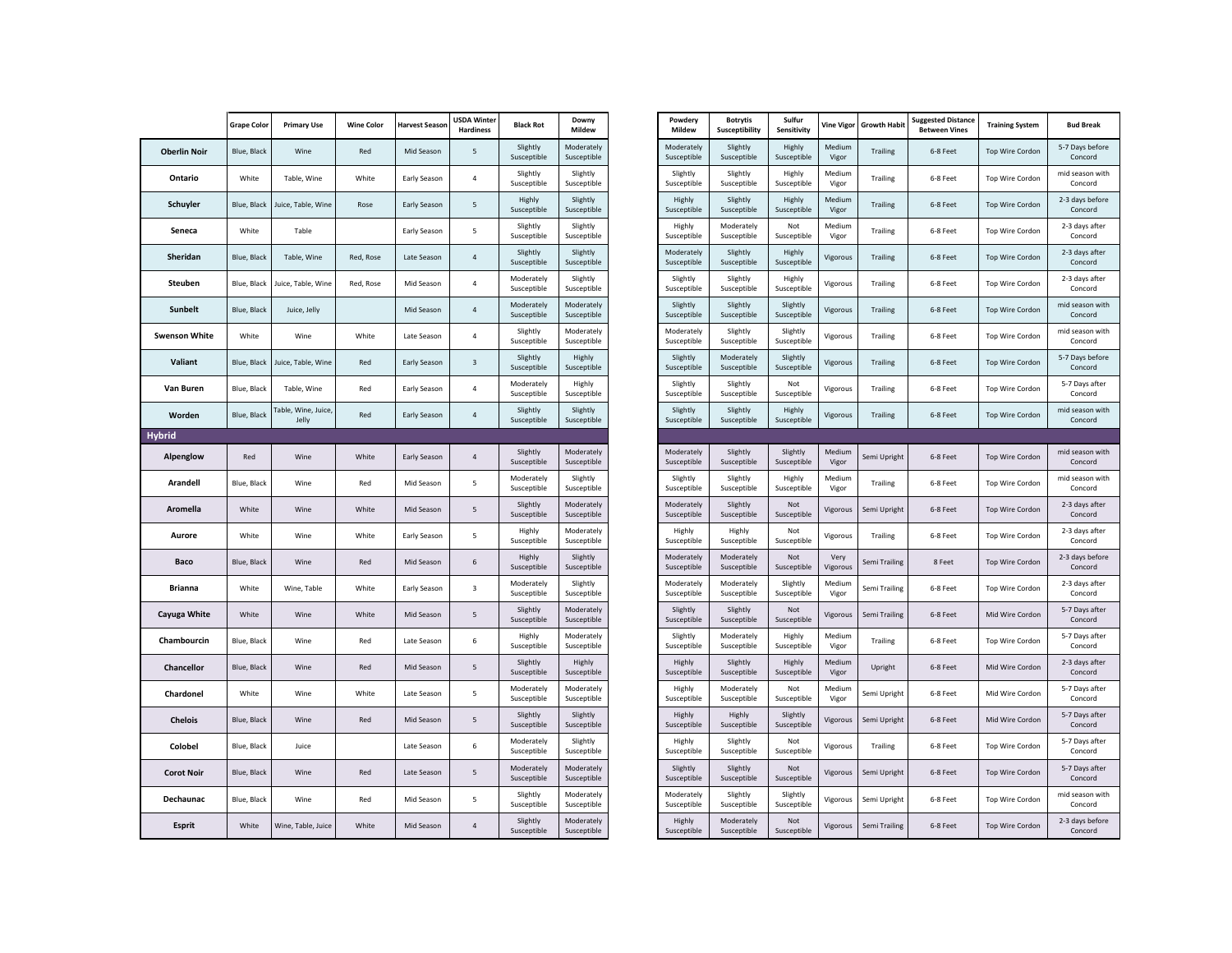|                        | <b>Grape Color</b> | <b>Primary Use</b> | <b>Wine Color</b> | <b>Harvest Season</b> | <b>USDA Winter</b><br><b>Hardiness</b> | <b>Black Rot</b>          | Downy<br>Mildew           | Powdery<br>Mildew         | <b>Botrytis</b><br>Susceptibility | Sulfur<br>Sensitivity   | <b>Vine Vigo</b> |
|------------------------|--------------------|--------------------|-------------------|-----------------------|----------------------------------------|---------------------------|---------------------------|---------------------------|-----------------------------------|-------------------------|------------------|
| Frontenac              | Blue, Black        | Wine               | Red, Rose         | Late Season           | 3                                      | Moderately<br>Susceptible | Slightly<br>Susceptible   | Moderately<br>Susceptible | Slightly<br>Susceptible           | Slightly<br>Susceptible | Very<br>Vigorous |
| <b>Frontenac Blanc</b> | White              | Wine               | White             | Late Season           | $\overline{\mathbf{3}}$                | Moderately<br>Susceptible | Slightly<br>Susceptible   | Moderately<br>Susceptible | Slightly<br>Susceptible           | Slightly<br>Susceptible | Very<br>Vigorous |
| <b>Frontenac Gris</b>  | Grey               | Wine               | White             | Late Season           | $\overline{3}$                         | Moderately<br>Susceptible | Slightly<br>Susceptible   | Moderately<br>Susceptible | Slightly<br>Susceptible           | Slightly<br>Susceptible | Very<br>Vigorous |
| Geneva Red             | Blue, Black        | Wine               | Red               | Mid Season            | $\overline{4}$                         | Slightly<br>Susceptible   | Moderately<br>Susceptible | Moderately<br>Susceptible | Moderately<br>Susceptible         | Not<br>Susceptible      | Very<br>Vigorous |
| <b>Ives</b>            | Blue, Black        | Wine, Jelly, Juice | Red               | Late Season           | $\overline{4}$                         | Slightly<br>Susceptible   | Highly<br>Susceptible     | Slightly<br>Susceptible   | Slightly<br>Susceptible           | Highly<br>Susceptible   | Vigorous         |
| <b>Kay Gray</b>        | White              | Table, Wine        | White             | Early Season          | $\overline{3}$                         | Slightly<br>Susceptible   | Slightly<br>Susceptible   | Slightly<br>Susceptible   | Slightly<br>Susceptible           | Highly<br>Susceptible   | Very<br>Vigorous |
| La Crescent            | White              | Wine               | White             | Early Season          | 3                                      | Moderately<br>Susceptible | Highly<br>Susceptible     | Moderately<br>Susceptible | Slightly<br>Susceptible           | Not<br>Susceptible      | Medium<br>Vigor  |
| La Crosse              | White              | Wine               | White             | Early Season          | 4                                      | Highly<br>Susceptible     | Slightly<br>Susceptible   | Moderately<br>Susceptible | Highly<br>Susceptible             | Not<br>Susceptible      | Vigorous         |
| <b>Landot Noir</b>     | Blue, Black        | Wine               | Red               | Early Season          | 4                                      | Slightly<br>Susceptible   | Moderately<br>Susceptible | Slightly<br>Susceptible   | Moderately<br>Susceptible         | Not<br>Susceptible      | Medium<br>Vigor  |
| <b>Leon Millot</b>     | Blue, Black        | Wine               | Red               | Early Season          | $\sqrt{4}$                             | Slightly<br>Susceptible   | Slightly<br>Susceptible   | Moderately<br>Susceptible | Highly<br>Susceptible             | Highly<br>Susceptible   | Medium<br>Vigor  |
| <b>Louise Swenson</b>  | White              | Wine               | White             | Early Season          | 3                                      | Slightly<br>Susceptible   | Slightly<br>Susceptible   | Moderately<br>Susceptible | Slightly<br>Susceptible           | Highly<br>Susceptible   | Medium<br>Vigor  |
| <b>Marechal Foch</b>   | Blue, Black        | Wine               | Red               | Early Season          | $\overline{4}$                         | Moderately<br>Susceptible | Slightly<br>Susceptible   | Moderately<br>Susceptible | Slightly<br>Susceptible           | Highly<br>Susceptible   | Medium<br>Vigor  |
| Marquette              | Blue, Black        | Wine               | Red               | Early Season          | 3                                      | Slightly<br>Susceptible   | Slightly<br>Susceptible   | Slightly<br>Susceptible   | Slightly<br>Susceptible           | Slightly<br>Susceptible | Medium<br>Vigor  |
| Melody                 | White              | Wine               | White             | Mid Season            | $\sf 5$                                | Highly<br>Susceptible     | Moderately<br>Susceptible | Slightly<br>Susceptible   | Slightly<br>Susceptible           | Unknown                 | Vigorous         |
| <b>Noiret</b>          | Blue, Black        | Wine               | Red               | Late Season           | 5                                      | Slightly<br>Susceptible   | Moderately<br>Susceptible | Slightly<br>Susceptible   | Slightly<br>Susceptible           | Not<br>Susceptible      | Very<br>Vigorous |
| NY81.0315.17           | White              | Wine               | White             | Mid Season            | 5                                      | Moderately<br>Susceptible | Moderately<br>Susceptible | Moderately<br>Susceptible | Slightly<br>Susceptible           | Not<br>Susceptible      | Medium<br>Vigor  |
| Orion                  | White              | Wine               | White             | Mid Season            | 4                                      | Moderately<br>Susceptible | Moderately<br>Susceptible | Moderately<br>Susceptible | Slightly<br>Susceptible           | Not<br>Susceptible      | Medium<br>Vigor  |
| <b>Osceola Muscat</b>  | White              | Wine               | White             | Early Season          | $\sqrt{4}$                             | Unknown                   | Unknown                   | Unknown                   | Unknown                           | Unknown                 | Medium<br>Vigor  |
| <b>Petite Amie</b>     | White              | Wine               | White             | Mid Season            | 4                                      | Slightly<br>Susceptible   | Moderately<br>Susceptible | Highly<br>Susceptible     | Slightly<br>Susceptible           | Slightly<br>Susceptible | Low Vigo         |
| <b>Prairie Star</b>    | White              | Wine               | White             | Mid Season            | 3                                      | Moderately<br>Susceptible | Slightly<br>Susceptible   | Slightly<br>Susceptible   | Slightly<br>Susceptible           | Not<br>Susceptible      | Vigorous         |
| Ravat 34               | White              | Wine               | White             | Mid Season            | 5                                      | Moderately<br>Susceptible | Slightly<br>Susceptible   | Moderately<br>Susceptible | Slightly<br>Susceptible           | Slightly<br>Susceptible | Medium<br>Vigor  |
| Rougeon                | Blue, Black        | Wine               | Red               | Mid Season            | 5                                      | Moderately<br>Susceptible | Highly<br>Susceptible     | Highly<br>Susceptible     | Moderately<br>Susceptible         | Highly<br>Susceptible   | Vigorous         |
| Sabrevois              | Blue, Black        | Wine               | Red, Rose         | Early Season          | 3                                      | Slightly<br>Susceptible   | Slightly<br>Susceptible   | Slightly<br>Susceptible   | Slightly<br>Susceptible           | Highly<br>Susceptible   | Very<br>Vigorous |
| Seyval Blanc           | White              | Wine               | White             | Mid Season            | 5                                      | Moderately<br>Susceptible | Moderately<br>Susceptible | Highly<br>Susceptible     | Highly<br>Susceptible             | Not<br>Susceptible      | Low Vigo         |
| Skujinsh               | White              | Wine               | White             | Early Season          | 3                                      | Slightly<br>Susceptible   | Moderately<br>Susceptible | Moderately<br>Susceptible | Slightly<br>Susceptible           | Highly<br>Susceptible   | Low Vigo         |
| Sovereign Opal         | White              | Wine               | White             | Mid Season            | 5                                      | Moderately<br>Susceptible | Moderately<br>Susceptible | Moderately<br>Susceptible | Moderately<br>Susceptible         | Not<br>Susceptible      | Medium<br>Vigor  |
|                        |                    |                    |                   |                       |                                        |                           |                           |                           |                                   |                         |                  |

| Powdery<br>Mildew         | <b>Botrytis</b><br>Susceptibility | Sulfur<br>Sensitivity   | <b>Vine Vigor</b> | <b>Growth Habit</b> | <b>Suggested Distance</b><br><b>Between Vines</b> | <b>Training System</b>               | <b>Bud Break</b>           |
|---------------------------|-----------------------------------|-------------------------|-------------------|---------------------|---------------------------------------------------|--------------------------------------|----------------------------|
| Moderately<br>Susceptible | Slightly<br>Susceptible           | Slightly<br>Susceptible | Very<br>Vigorous  | Semi Trailing       | 8 Feet                                            | Top Wire Cordon                      | 2-3 days before<br>Concord |
| Moderately<br>Susceptible | Slightly<br>Susceptible           | Slightly<br>Susceptible | Very<br>Vigorous  | Semi Trailing       | 8 Feet                                            | Top Wire Cordon                      | 2-3 days before<br>Concord |
| Moderately<br>Susceptible | Slightly<br>Susceptible           | Slightly<br>Susceptible | Very<br>Vigorous  | Semi Trailing       | 8 Feet                                            | Top Wire Cordon                      | 2-3 days before<br>Concord |
| Moderately<br>Susceptible | Moderately<br>Susceptible         | Not<br>Susceptible      | Very<br>Vigorous  | Semi Trailing       | 8 Feet                                            | Top Wire Cordon                      | 2-3 days before<br>Concord |
| Slightly<br>Susceptible   | Slightly<br>Susceptible           | Highly<br>Susceptible   | Vigorous          | Trailing            | 6-8 Feet                                          | Top Wire Cordon                      | mid season with<br>Concord |
| Slightly<br>Susceptible   | Slightly<br>Susceptible           | Highly<br>Susceptible   | Very<br>Vigorous  | <b>Trailing</b>     | 8 Feet                                            | Top Wire Cordon                      | mid season with<br>Concord |
| Moderately<br>Susceptible | Slightly<br>Susceptible           | Not<br>Susceptible      | Medium<br>Vigor   | Trailing            | 6-8 Feet                                          | Top Wire Cordon                      | mid season with<br>Concord |
| Moderately<br>Susceptible | Highly<br>Susceptible             | Not<br>Susceptible      | Vigorous          | Semi Upright        | 6-8 Feet                                          | Top Wire Cordon                      | mid season with<br>Concord |
| Slightly<br>Susceptible   | Moderately<br>Susceptible         | Not<br>Susceptible      | Medium<br>Vigor   | Semi Upright        | 6-8 Feet                                          | Mid Wire Cordon                      | 5-7 Days after<br>Concord  |
| Moderately<br>Susceptible | Highly<br>Susceptible             | Highly<br>Susceptible   | Medium<br>Vigor   | Semi Trailing       | 6-8 Feet                                          | Top Wire Cordon                      | 2-3 days before<br>Concord |
| Moderately<br>Susceptible | Slightly<br>Susceptible           | Highly<br>Susceptible   | Medium<br>Vigor   | Semi Trailing       | 6-8 Feet                                          | Top Wire Cordon                      | Data Unavailable           |
| Moderately<br>Susceptible | Slightly<br>Susceptible           | Highly<br>Susceptible   | Medium<br>Vigor   | Semi Trailing       | 6-8 Feet                                          | Top Wire Cordon                      | 5-7 Days before<br>Concord |
| Slightly<br>Susceptible   | Slightly<br>Susceptible           | Slightly<br>Susceptible | Medium<br>Vigor   | Semi Upright        | 6-8 Feet                                          | Top Wire Cordon                      | 2-3 days before<br>Concord |
| Slightly<br>Susceptible   | Slightly<br>Susceptible           | Unknown                 | Vigorous          | Semi Trailing       | 6-8 Feet                                          | <b>Top Wire Cordon</b>               | Data Unavailable           |
| Slightly<br>Susceptible   | Slightly<br>Susceptible           | Not<br>Susceptible      | Very<br>Vigorous  | Semi Upright        | 8 Feet                                            | Top Wire Cordon                      | mid season with<br>Concord |
| Moderately<br>Susceptible | Slightly<br>Susceptible           | Not<br>Susceptible      | Medium<br>Vigor   | Semi Upright        | 6-8 Feet                                          | <b>Top Wire Cordon</b>               | Data Unavailable           |
| Moderately<br>Susceptible | Slightly<br>Susceptible           | Not<br>Susceptible      | Medium<br>Vigor   | <b>Trailing</b>     | 6-8 Feet                                          | Mid Wire Cordon                      | 2-3 days after<br>Concord  |
| Unknown                   | Unknown                           | Unknown                 | Medium<br>Vigor   | <b>Trailing</b>     | 6-8 Feet                                          | Top Wire Cordon                      | 5-7 Days before<br>Concord |
| Highly<br>Susceptible     | Slightly<br>Susceptible           | Slightly<br>Susceptible | Low Vigor         | Trailing            | 6 feet                                            | Top Wire Cordon                      | 5-7 Days before<br>Concord |
| Slightly<br>Susceptible   | Slightly<br>Susceptible           | Not<br>Susceptible      | Vigorous          | Semi Upright        | 6-8 Feet                                          | <b>Top Wire Cordon</b>               | mid season with<br>Concord |
| Moderately<br>Susceptible | Slightly<br>Susceptible           | Slightly<br>Susceptible | Medium<br>Vigor   | Upright             | 6-8 Feet                                          | Top Wire Cordon                      | 5-7 Days after<br>Concord  |
| Highly<br>Susceptible     | Moderately<br>Susceptible         | Highly<br>Susceptible   | Vigorous          | Semi Upright        | 6-8 Feet                                          | <b>Top Wire Cordon</b>               | 2-3 days before<br>Concord |
| Slightly<br>Susceptible   | Slightly<br>Susceptible           | Highly<br>Susceptible   | Very<br>Vigorous  | Upright             | 8 Feet                                            | Top Wire Cordon                      | mid season with<br>Concord |
| Highly<br>Susceptible     | Highly<br>Susceptible             | Not<br>Susceptible      | Low Vigor         | Semi Upright        | 6-8 Feet                                          | Mid Wire Cordon                      | mid season with<br>Concord |
| Moderately<br>Susceptible | Slightly<br>Susceptible           | Highly<br>Susceptible   | Low Vigor         | Upright             | 4-6 Feet                                          | Vertical Shoot<br>Positioning        | 5-7 Days after<br>Concord  |
| Moderately<br>Susceptible | Moderately<br>Susceptible         | Not<br>Susceptible      | Medium<br>Vigor   | Upright             | 4-6 Feet                                          | <b>Vertical Shoot</b><br>Positioning | Data Unavailable           |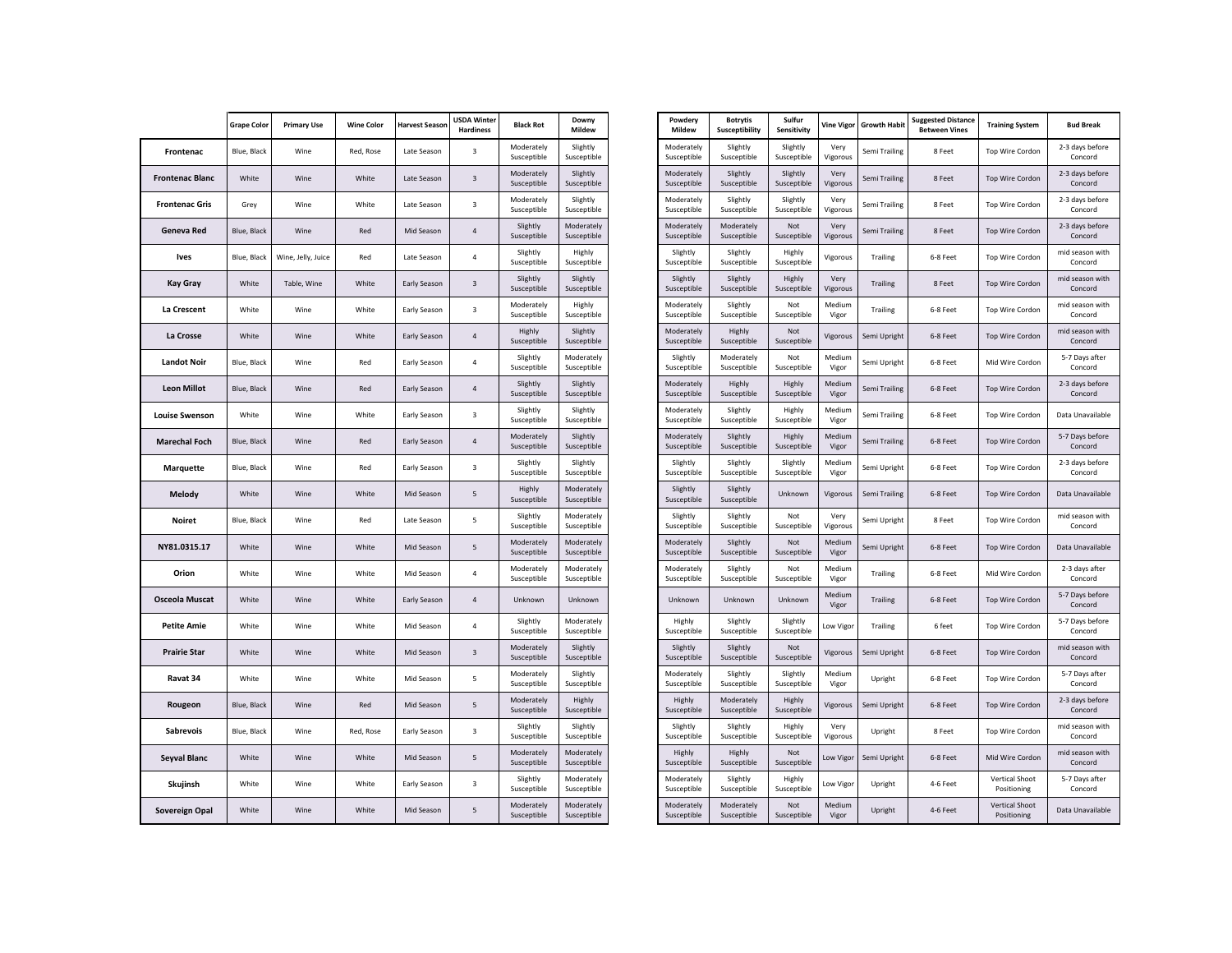|                         | <b>Grape Color</b> | <b>Primary Use</b>           | <b>Wine Color</b>              | <b>Harvest Season</b> | <b>USDA Winter</b><br><b>Hardiness</b> | <b>Black Rot</b>          | Downy<br>Mildew           | Powdery<br>Mildew         | <b>Botrytis</b><br>Susceptibility | Sulfur<br>Sensitivity   | <b>Vine Vigo</b> |
|-------------------------|--------------------|------------------------------|--------------------------------|-----------------------|----------------------------------------|---------------------------|---------------------------|---------------------------|-----------------------------------|-------------------------|------------------|
| St. Croix               | Blue, Black        | Wine, Juice, Table           | Red                            | Early Season          | 3                                      | Moderately<br>Susceptible | Moderately<br>Susceptible | Moderately<br>Susceptible | Moderately<br>Susceptible         | Not<br>Susceptible      | Vigorous         |
| St. Pepin               | White              | Wine, Table                  | White                          | Early Season          | $\sqrt{4}$                             | Slightly<br>Susceptible   | Moderately<br>Susceptible | Highly<br>Susceptible     | Moderately<br>Susceptible         | Not<br>Susceptible      | Vigorous         |
| St. Vincent             | Blue, Black        | Wine                         | Sparkling, Red,<br>Rose        | Late Season           | 5                                      | Moderately<br>Susceptible | Moderately<br>Susceptible | Moderately<br>Susceptible | Moderately<br>Susceptible         | Not<br>Susceptible      | Medium<br>Vigor  |
| <b>Swenson Red</b>      | Red                | Table, Wine                  | White                          | Mid Season            | 4                                      | Slightly<br>Susceptible   | Highly<br>Susceptible     | Moderately<br>Susceptible | Moderately<br>Susceptible         | Not<br>Susceptible      | Vigorous         |
| <b>Traminette</b>       | White              | Wine                         | White                          | Late Season           | 5                                      | Moderately<br>Susceptible | Moderately<br>Susceptible | Moderately<br>Susceptible | Moderately<br>Susceptible         | Not<br>Susceptible      | Very<br>Vigorous |
| <b>Valvin Muscat</b>    | White              | Wine                         | White                          | Mid Season            | 5                                      | Moderately<br>Susceptible | Moderately<br>Susceptible | Moderately<br>Susceptible | Slightly<br>Susceptible           | Not<br>Susceptible      | Low Vigo         |
| Verdelet                | White              | Wine                         | White                          | Mid Season            | 6                                      | Unknown                   | Unknown                   | Unknown                   | Unknown                           | Unknown                 | Unknowr          |
| Victoria Red            | Red                | Table, Wine                  | Rose                           | Unknown               | $\overline{7}$                         | Unknown                   | Unknown                   | Unknown                   | Unknown                           | Unknown                 | Unknowr          |
| <b>Vidal Blanc</b>      | White              | Wine                         | White, Sparkling,<br>Ice Wines | Late Season           | 5                                      | Slightly<br>Susceptible   | Highly<br>Susceptible     | Highly<br>Susceptible     | Slightly<br>Susceptible           | Not<br>Susceptible      | Medium<br>Vigor  |
| <b>Vignoles</b>         | White              | Wine                         | White, Late<br>Harvest         | Mid Season            | $\sf 5$                                | Slightly<br>Susceptible   | Moderately<br>Susceptible | Highly<br>Susceptible     | Highly<br>Susceptible             | Not<br>Susceptible      | Medium<br>Vigor  |
| <b>Villard Blanc</b>    | White              | Table, Wine                  | White                          | Late Season           | 6                                      | Moderately<br>Susceptible | Moderately<br>Susceptible | Highly<br>Susceptible     | Slightly<br>Susceptible           | Slightly<br>Susceptible | Vigorous         |
| <b>Villard Noir</b>     | Blue, Black        | Wine                         | Red                            | Late Season           | 5                                      | Moderately<br>Susceptible | Moderately<br>Susceptible | Highly<br>Susceptible     | Slightly<br>Susceptible           | Slightly<br>Susceptible | Low Vigo         |
| Vincent                 | Blue, Black        | Wine, Juice                  | Red                            | Late Season           | 5                                      | Moderately<br>Susceptible | Slightly<br>Susceptible   | Moderately<br>Susceptible | Slightly<br>Susceptible           | Unknown                 | Medium<br>Vigor  |
| <b>Seedless</b>         |                    |                              |                                |                       |                                        |                           |                           |                           |                                   |                         |                  |
| Canadice                | Red                | Table, Wine, Juice,<br>Jelly | Rose                           | <b>Early Season</b>   | 5                                      | Highly<br>Susceptible     | Moderately<br>Susceptible | Moderately<br>Susceptible | Moderately<br>Susceptible         | Slightly<br>Susceptible | Medium<br>Vigor  |
| <b>Concord Seedless</b> | Blue, Black        | Table                        |                                | Mid Season            | 4                                      | Highly<br>Susceptible     | Slightly<br>Susceptible   | Moderately<br>Susceptible | Slightly<br>Susceptible           | Highly<br>Susceptible   | Vigorous         |
| <b>Einset Seedless</b>  | Red                | Table                        |                                | Early Season          | $\sf 5$                                | Highly<br>Susceptible     | Moderately<br>Susceptible | Highly<br>Susceptible     | Slightly<br>Susceptible           | Not<br>Susceptible      | Vigorous         |
| Faith                   | Blue, Black        | Table                        |                                | Early Season          | 5                                      | Unknown                   | Unknown                   | Unknown                   | Unknown                           | Unknown                 | Medium<br>Vigor  |
| Glenora                 | Blue, Black        | Table                        |                                | Mid Season            | 6                                      | Moderately<br>Susceptible | Moderately<br>Susceptible | Highly<br>Susceptible     | Slightly<br>Susceptible           | Not<br>Susceptible      | Vigorous         |
| Gratitude               | White              | Table                        |                                | Mid Season            | 5                                      | Unknown                   | Unknown                   | Unknown                   | Unknown                           | Unknown                 | Unknown          |
| <b>Himrod</b>           | Green              | Table                        |                                | <b>Early Season</b>   | 5                                      | Highly<br>Susceptible     | Moderately<br>Susceptible | Moderately<br>Susceptible | Slightly<br>Susceptible           | Not<br>Susceptible      | Vigorous         |
| Hope                    | Green              | Table                        |                                | Mid Season            | 5                                      | Unknown                   | Unknown                   | Unknown                   | Unknown                           | Unknown                 | Medium<br>Vigor  |
| Interlaken              | Green              | Table                        |                                | Early Season          | 6                                      | Highly<br>Susceptible     | Moderately<br>Susceptible | Highly<br>Susceptible     | Moderately<br>Susceptible         | Not<br>Susceptible      | Medium<br>Vigor  |
| Joy                     | Blue, Black        | Table                        |                                | Early Season          | 5                                      | Unknown                   | Unknown                   | Unknown                   | Unknown                           | Unknown                 | Medium<br>Vigor  |
| Jupiter                 | Blue, Black        | Table                        |                                | Early Season          | $\sf 5$                                | Moderately<br>Susceptible | Highly<br>Susceptible     | Highly<br>Susceptible     | Slightly<br>Susceptible           | Not<br>Susceptible      | Medium<br>Vigor  |
| Lakemont                | White              | Table, Wine                  | White                          | Early Season          | 6                                      | Moderately<br>Susceptible | Moderately<br>Susceptible | Moderately<br>Susceptible | Moderately<br>Susceptible         | Not<br>Susceptible      | Medium<br>Vigor  |

|                      | <b>Grape Color</b> | <b>Primary Use</b>           | <b>Wine Color</b>              | <b>Harvest Seasor</b> | <b>USDA Winter</b><br><b>Hardiness</b> | <b>Black Rot</b>          | Downy<br>Mildew           | Powdery<br>Mildew         | <b>Botrytis</b><br>Susceptibility | Sulfur<br>Sensitivity   | Vine Vigor       | <b>Growth Habit</b> | <b>Suggested Distance</b><br><b>Between Vines</b> | <b>Training System</b>               | <b>Bud Break</b>           |
|----------------------|--------------------|------------------------------|--------------------------------|-----------------------|----------------------------------------|---------------------------|---------------------------|---------------------------|-----------------------------------|-------------------------|------------------|---------------------|---------------------------------------------------|--------------------------------------|----------------------------|
| St. Croix            | Blue, Black        | Wine, Juice, Table           | Red                            | Early Season          | $\overline{\mathbf{3}}$                | Moderately<br>Susceptible | Moderately<br>Susceptible | Moderately<br>Susceptible | Moderately<br>Susceptible         | Not<br>Susceptible      | Vigorous         | Semi Trailing       | 6-8 Feet                                          | <b>Top Wire Cordon</b>               | mid season with<br>Concord |
| St. Pepin            | White              | Wine, Table                  | White                          | Early Season          | $\sqrt{4}$                             | Slightly<br>Susceptible   | Moderately<br>Susceptible | Highly<br>Susceptible     | Moderately<br>Susceptible         | Not<br>Susceptible      | Vigorous         | Upright             | 6-8 Feet                                          | Top Wire Cordon                      | mid season with<br>Concord |
| <b>St. Vincent</b>   | Blue, Black        | Wine                         | Sparkling, Red,<br>Rose        | Late Season           | 5                                      | Moderately<br>Susceptible | Moderately<br>Susceptible | Moderately<br>Susceptible | Moderately<br>Susceptible         | Not<br>Susceptible      | Medium<br>Vigor  | Upright             | 6-8 Feet                                          | Top Wire Cordon                      | 2-3 days after<br>Concord  |
| Swenson Red          | Red                | Table, Wine                  | White                          | Mid Season            | $\overline{4}$                         | Slightly<br>Susceptible   | Highly<br>Susceptible     | Moderately<br>Susceptible | Moderately<br>Susceptible         | Not<br>Susceptible      | Vigorous         | Trailing            | 6-8 Feet                                          | Top Wire Cordon                      | 5-7 Days after<br>Concord  |
| Traminette           | White              | Wine                         | White                          | Late Season           | $\overline{\phantom{a}}$               | Moderately<br>Susceptible | Moderately<br>Susceptible | Moderately<br>Susceptible | Moderately<br>Susceptible         | Not<br>Susceptible      | Very<br>Vigorous | Semi Upright        | 8 Feet                                            | Vertical Shoot<br>Positioning        | 5-7 Days after<br>Concord  |
| 'alvin Muscat        | White              | Wine                         | White                          | Mid Season            | 5                                      | Moderately<br>Susceptible | Moderately<br>Susceptible | Moderately<br>Susceptible | Slightly<br>Susceptible           | Not<br>Susceptible      | Low Vigor        | Upright             | 4-6 Feet                                          | Vertical Shoot<br>Positioning        | mid season with<br>Concord |
| Verdelet             | White              | Wine                         | White                          | Mid Season            | 6                                      | Unknown                   | Unknown                   | Unknown                   | Unknown                           | Unknown                 | Unknown          | Unknown             | 6-8 Feet                                          | Top Wire Cordon                      | Data Unavailable           |
| Victoria Red         | Red                | Table, Wine                  | Rose                           | Unknown               | $7\overline{ }$                        | Unknown                   | Unknown                   | Unknown                   | Unknown                           | Unknown                 | Unknown          | Semi Upright        | 6-8 Feet                                          | Unknown                              | Data Unavailable           |
| Vidal Blanc          | White              | Wine                         | White, Sparkling,<br>Ice Wines | Late Season           | 5                                      | Slightly<br>Susceptible   | Highly<br>Susceptible     | Highly<br>Susceptible     | Slightly<br>Susceptible           | Not<br>Susceptible      | Medium<br>Vigor  | Semi Upright        | 6-8 Feet                                          | Top Wire Cordon                      | 5-7 Days after<br>Concord  |
| <b>Vignoles</b>      | White              | Wine                         | White, Late<br>Harvest         | Mid Season            | 5                                      | Slightly<br>Susceptible   | Moderately<br>Susceptible | Highly<br>Susceptible     | Highly<br>Susceptible             | Not<br>Susceptible      | Medium<br>Vigor  | Upright             | 6-8 Feet                                          | <b>Vertical Shoot</b><br>Positioning | 5-7 Days after<br>Concord  |
| <b>Villard Blanc</b> | White              | Table, Wine                  | White                          | Late Season           | 6                                      | Moderately<br>Susceptible | Moderately<br>Susceptible | Highly<br>Susceptible     | Slightly<br>Susceptible           | Slightly<br>Susceptible | Vigorous         | Upright             | 6-8 Feet                                          | Mid Wire Cordon                      | Data Unavailable           |
| <b>Villard Noir</b>  | Blue, Black        | Wine                         | Red                            | Late Season           | 5                                      | Moderately<br>Susceptible | Moderately<br>Susceptible | Highly<br>Susceptible     | Slightly<br>Susceptible           | Slightly<br>Susceptible | Low Vigor        | Upright             | 4-6 Feet                                          | Mid Wire Cordon                      | 5-7 Days before<br>Concord |
| Vincent              | Blue, Black        | Wine, Juice                  | Red                            | Late Season           | 5                                      | Moderately<br>Susceptible | Slightly<br>Susceptible   | Moderately<br>Susceptible | Slightly<br>Susceptible           | Unknown                 | Medium<br>Vigor  | Upright             | 6-8 Feet                                          | Top Wire Cordon                      | Data Unavailable           |
| dless                |                    |                              |                                |                       |                                        |                           |                           |                           |                                   |                         |                  |                     |                                                   |                                      |                            |
| Canadice             | Red                | Table, Wine, Juice,<br>Jelly | Rose                           | <b>Early Season</b>   | 5                                      | Highly<br>Susceptible     | Moderately<br>Susceptible | Moderately<br>Susceptible | Moderately<br>Susceptible         | Slightly<br>Susceptible | Medium<br>Vigor  | Semi Upright        | 6-8 Feet                                          | <b>Modified Munson</b>               | mid season with<br>Concord |
| ncord Seedless       | Blue, Black        | Table                        |                                | Mid Season            | $\overline{4}$                         | Highly<br>Susceptible     | Slightly<br>Susceptible   | Moderately<br>Susceptible | Slightly<br>Susceptible           | Highly<br>Susceptible   | Vigorous         | Trailing            | 6-8 Feet                                          | Top Wire Cordon                      | 2-3 days after<br>Concord  |
| inset Seedless       | Red                | Table                        |                                | Early Season          | $5\phantom{.0}$                        | Highly<br>Susceptible     | Moderately<br>Susceptible | Highly<br>Susceptible     | Slightly<br>Susceptible           | Not<br>Susceptible      | Vigorous         | Semi Upright        | 6-8 Feet                                          | <b>Modified Munson</b>               | mid season with<br>Concord |
| Faith                | Blue, Black        | Table                        |                                | Early Season          | 5                                      | Unknown                   | Unknown                   | Unknown                   | Unknown                           | Unknown                 | Medium<br>Vigor  | Unknown             | 6-8 Feet                                          | Modified Munson                      | Data Unavailable           |
| Glenora              | Blue, Black        | Table                        |                                | Mid Season            | 6                                      | Moderately<br>Susceptible | Moderately<br>Susceptible | Highly<br>Susceptible     | Slightly<br>Susceptible           | Not<br>Susceptible      | Vigorous         | Upright             | 6-8 Feet                                          | <b>Modified Munson</b>               | mid season with<br>Concord |
| Gratitude            | White              | Table                        |                                | Mid Season            | 5                                      | Unknown                   | Unknown                   | Unknown                   | Unknown                           | Unknown                 | Unknown          | Unknown             | 6-8 Feet                                          | Modified Munson                      | Data Unavailable           |
| Himrod               | Green              | Table                        |                                | <b>Early Season</b>   | 5                                      | Highly<br>Susceptible     | Moderately<br>Susceptible | Moderately<br>Susceptible | Slightly<br>Susceptible           | Not<br>Susceptible      | Vigorous         | Semi Upright        | 6-8 Feet                                          | <b>Modified Munson</b>               | mid season with<br>Concord |
| Hope                 | Green              | Table                        |                                | Mid Season            | 5                                      | Unknown                   | Unknown                   | Unknown                   | Unknown                           | Unknown                 | Medium<br>Vigor  | Unknown             | 6-8 Feet                                          | <b>Modified Munson</b>               | Data Unavailable           |
| Interlaken           | Green              | Table                        |                                | Early Season          | 6                                      | Highly<br>Susceptible     | Moderately<br>Susceptible | Highly<br>Susceptible     | Moderately<br>Susceptible         | Not<br>Susceptible      | Medium<br>Vigor  | Semi Upright        | 6-8 Feet                                          | <b>Modified Munson</b>               | Data Unavailable           |
| Joy                  | Blue, Black        | Table                        |                                | Early Season          | 5                                      | Unknown                   | Unknown                   | Unknown                   | Unknown                           | Unknown                 | Medium<br>Vigor  | Unknown             | 6-8 Feet                                          | <b>Modified Munson</b>               | Data Unavailable           |
| Jupiter              | Blue, Black        | Table                        |                                | <b>Early Season</b>   | 5                                      | Moderately<br>Susceptible | Highly<br>Susceptible     | Highly<br>Susceptible     | Slightly<br>Susceptible           | Not<br>Susceptible      | Medium<br>Vigor  | <b>Trailing</b>     | 6-8 Feet                                          | <b>Modified Munson</b>               | mid season with<br>Concord |
| Lakemont             | White              | Table, Wine                  | White                          | Early Season          | 6                                      | Moderately<br>Susceptible | Moderately<br>Susceptible | Moderately<br>Susceptible | Moderately<br>Susceptible         | Not<br>Susceptible      | Medium<br>Vigor  | Semi Upright        | 6-8 Feet                                          | Modified Munson                      | mid season with<br>Concord |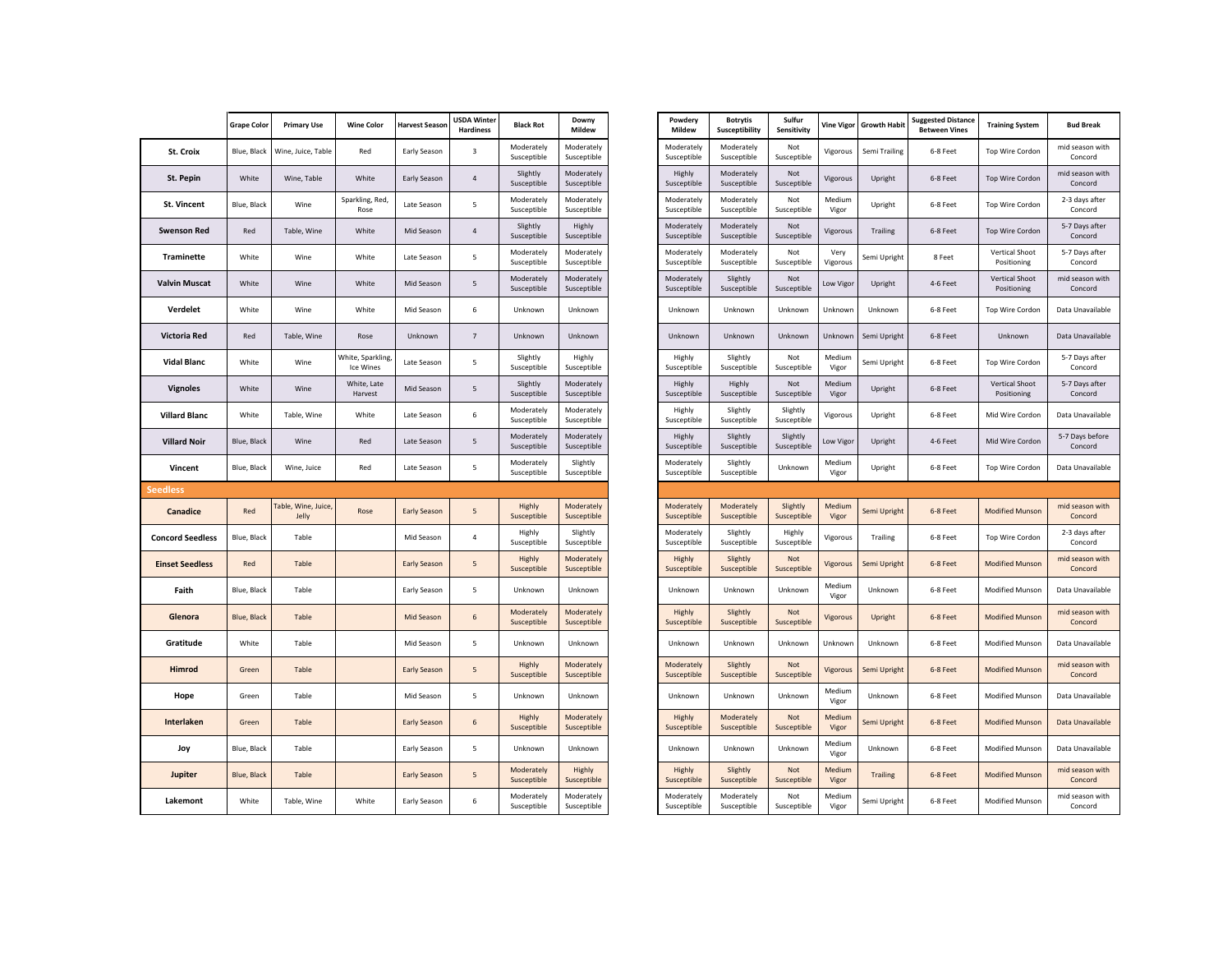|                             | <b>Grape Color</b> | <b>Primary Use</b>                | <b>Wine Color</b> | <b>Harvest Season</b> | <b>USDA Winter</b><br><b>Hardiness</b> | <b>Black Rot</b>          | Downy<br>Mildew           |
|-----------------------------|--------------------|-----------------------------------|-------------------|-----------------------|----------------------------------------|---------------------------|---------------------------|
| <b>Marquis</b>              | Green              | Table, Wine                       | White             | Mid Season            | 5                                      | Moderately<br>Susceptible | Moderately<br>Susceptible |
| <b>Mars</b>                 | Blue, Black        | Table, Wine, Juice,<br>Jelly      | Rose              | Mid Season            | 5                                      | Slightly<br>Susceptible   | Slightly<br>Susceptible   |
| <b>Neptune</b>              | Green              | Table                             |                   | Mid Season            | 5                                      | Slightly<br>Susceptible   | Moderately<br>Susceptible |
| Reliance                    | Red                | Table, Juice, Jelly,<br>Wine      | Rose              | Early Season          | 5                                      | Highly<br>Susceptible     | Moderately<br>Susceptible |
| <b>Somerset Seedless</b>    | Red                | Table                             |                   | <b>Early Season</b>   | $\overline{4}$                         | Moderately<br>Susceptible | Moderately<br>Susceptible |
| <b>Sovereign Coronation</b> | Blue, Black        | Jelly, Table                      |                   | Early Season          | 5                                      | Unknown                   | Highly<br>Susceptible     |
| <b>Suffolk Red</b>          | Red                | Table                             |                   | Mid Season            | 6                                      | Moderately<br>Susceptible | Moderately<br>Susceptible |
| Thomcord                    | Blue, Black        | Table                             |                   | Mid Season            | 5                                      | Slightly<br>Susceptible   | Moderately<br>Susceptible |
| Vanessa                     | Red                | Table                             |                   | <b>Early Season</b>   | 5                                      | Highly<br>Susceptible     | Moderately<br>Susceptible |
| Venus                       | Blue, Black        | Table, Jelly                      |                   | Early Season          | 5                                      | Slightly<br>Susceptible   | Moderately<br>Susceptible |
| <b>Muscadine</b>            |                    |                                   |                   |                       |                                        |                           |                           |
| Alachua                     | Blue, Black        | Table                             |                   | Mid Season            | 7                                      | Slightly<br>Susceptible   | Not<br>Susceptible        |
| <b>Delicious</b>            | Blue, Black        | Table, Wine                       | Red               | Early Season          | $\overline{7}$                         | Slightly<br>Susceptible   | Slightly<br>Susceptible   |
| <b>Dixie</b>                | White              | Table, Juice, Jelly,<br>Wine      | White             | Mid Season            | $\overline{7}$                         | Unknown                   | Slightly<br>Susceptible   |
| <b>Higgins</b>              | <b>Bronze</b>      | Table                             |                   | Mid Season            | $\overline{7}$                         | Moderately<br>Susceptible | Slightly<br>Susceptible   |
| Jumbo                       | Blue, Black        | Table, Wine                       | Red               | Mid Season            | $\overline{7}$                         | Unknown                   | Slightly<br>Susceptible   |
| <b>Noble</b>                | Blue, Black        | Juice, Jelly, Wine                | Red               | Mid Season            | $\overline{7}$                         | Slightly<br>Susceptible   | Slightly<br>Susceptible   |
| <b>Southern Home</b>        | Blue, Black        | Decorative, Juice,<br>Table, Wine | Red               | Unknown               | $\overline{7}$                         | Unknown                   | Unknown                   |
| <b>Southern Jewel</b>       | Blue, Black        | Table                             |                   | Unknown               | 7                                      | Unknown                   | Unknown                   |
| Welder                      | White              | Juice, Jelly Wine                 | White             | Unknown               | $\overline{7}$                         | Unknown                   | Unknown                   |
| European Vinifera           |                    |                                   |                   |                       |                                        |                           |                           |
| Albarino                    | White              | Wine                              | White             | Late Season           | 6                                      | Highly<br>Susceptible     | Highly<br>Susceptible     |
| Auxerrois                   | White              | Wine                              | White             | Mid Season            | 6                                      | Highly<br>Susceptible     | Highly<br>Susceptible     |
| <b>Barbera</b>              | Blue, Black        | Wine                              | Red               | Late Season           | $\overline{7}$                         | Highly<br>Susceptible     | Highly<br>Susceptible     |
| <b>Cabernet Franc</b>       | Blue, Black        | Wine                              | Red               | Late Season           | 6                                      | Highly<br>Susceptible     | Highly<br>Susceptible     |
| <b>Cabernet Sauvignon</b>   | Blue, Black        | Wine                              | Red               | Late Season           | $\overline{7}$                         | Highly<br>Susceptible     | Highly<br>Susceptible     |
| Carmenere                   | Blue, Black        | Wine                              | Red               | Late Season           | $\overline{7}$                         | Highly<br>Susceptible     | Highly<br>Susceptible     |

|                       | <b>Grape Color</b> | <b>Primary Use</b>                | <b>Wine Color</b> | <b>Harvest Season</b> | <b>USDA Winter</b><br><b>Hardiness</b> | <b>Black Rot</b>          | Downy<br>Mildew           | Powdery<br>Mildew         | <b>Botrytis</b><br>Susceptibility | Sulfur<br><b>Sensitivity</b> | <b>Vine Vigor</b> | <b>Growth Habit</b> | <b>Suggested Distance</b><br><b>Between Vines</b> | <b>Training System</b>               | <b>Bud Break</b>           |
|-----------------------|--------------------|-----------------------------------|-------------------|-----------------------|----------------------------------------|---------------------------|---------------------------|---------------------------|-----------------------------------|------------------------------|-------------------|---------------------|---------------------------------------------------|--------------------------------------|----------------------------|
| <b>Marquis</b>        | Green              | Table, Wine                       | White             | Mid Season            | 5                                      | Moderately<br>Susceptible | Moderately<br>Susceptible | Moderately<br>Susceptible | Slightly<br>Susceptible           | Slightly<br>Susceptible      | Medium<br>Vigor   | Semi Trailing       | 6-8 Feet                                          | <b>Modified Munson</b>               | mid season with<br>Concord |
| Mars                  | Blue, Black        | Table, Wine, Juice,<br>Jelly      | Rose              | Mid Season            | 5                                      | Slightly<br>Susceptible   | Slightly<br>Susceptible   | Slightly<br>Susceptible   | Slightly<br>Susceptible           | Not<br>Susceptible           | Vigorous          | Trailing            | 6-8 Feet                                          | <b>Modified Munson</b>               | mid season with<br>Concord |
| <b>Neptune</b>        | Green              | Table                             |                   | Mid Season            | $\sqrt{5}$                             | Slightly<br>Susceptible   | Moderately<br>Susceptible | Moderately<br>Susceptible | Slightly<br>Susceptible           | Slightly<br>Susceptible      | Medium<br>Vigor   | Semi Upright        | 6-8 Feet                                          | <b>Modified Munson</b>               | 5-7 Days after<br>Concord  |
| Reliance              | Red                | Table, Juice, Jelly,<br>Wine      | Rose              | Early Season          | 5                                      | Highly<br>Susceptible     | Moderately<br>Susceptible | Moderately<br>Susceptible | Highly<br>Susceptible             | Not<br>Susceptible           | Medium<br>Vigor   | Trailing            | 6-8 Feet                                          | Modified Munson                      | mid season with<br>Concord |
| omerset Seedless      | Red                | Table                             |                   | Early Season          | $\sqrt{4}$                             | Moderately<br>Susceptible | Moderately<br>Susceptible | Moderately<br>Susceptible | Slightly<br>Susceptible           | Not<br>Susceptible           | Medium<br>Vigor   | <b>Trailing</b>     | 6-8 Feet                                          | <b>Modified Munson</b>               | 5-7 Days before<br>Concord |
| ereign Coronation     | Blue, Black        | Jelly, Table                      |                   | Early Season          | 5                                      | Unknown                   | Highly<br>Susceptible     | Unknown                   | Unknown                           | Unknown                      | Unknown           | Trailing            | 6-8 Feet                                          | Top Wire Cordon                      | Data Unavailable           |
| <b>Suffolk Red</b>    | Red                | Table                             |                   | Mid Season            | $\,$ 6 $\,$                            | Moderately<br>Susceptible | Moderately<br>Susceptible | Moderately<br>Susceptible | Moderately<br>Susceptible         | Not<br>Susceptible           | Vigorous          | Semi Trailing       | 6-8 Feet                                          | <b>Modified Munson</b>               | 2-3 days after<br>Concord  |
| Thomcord              | Blue, Black        | Table                             |                   | Mid Season            | 5                                      | Slightly<br>Susceptible   | Moderately<br>Susceptible | Highly<br>Susceptible     | Slightly<br>Susceptible           | Highly<br>Susceptible        | Medium<br>Vigor   | Trailing            | 6-8 Feet                                          | Modified Munson                      | mid season with<br>Concord |
| Vanessa               | Red                | Table                             |                   | <b>Early Season</b>   | 5                                      | Highly<br>Susceptible     | Moderately<br>Susceptible | Moderately<br>Susceptible | Slightly<br>Susceptible           | Not<br>Susceptible           | Medium<br>Vigor   | <b>Trailing</b>     | 6-8 Feet                                          | <b>Modified Munson</b>               | 2-3 days after<br>Concord  |
| Venus                 | Blue, Black        | Table, Jelly                      |                   | Early Season          | 5                                      | Slightly<br>Susceptible   | Moderately<br>Susceptible | Slightly<br>Susceptible   | Highly<br>Susceptible             | Not<br>Susceptible           | Vigorous          | Semi Trailing       | 6-8 Feet                                          | <b>Modified Munson</b>               | mid season with<br>Concord |
| cadine                |                    |                                   |                   |                       |                                        |                           |                           |                           |                                   |                              |                   |                     |                                                   |                                      |                            |
| Alachua               | Blue, Black        | Table                             |                   | Mid Season            | $\overline{7}$                         | Slightly<br>Susceptible   | Not<br>Susceptible        | Unknown                   | Unknown                           | Unknown                      | Medium<br>Vigor   | Semi Trailing       | 10-20 Feet                                        | Top Wire Cordon                      | Data Unavailable           |
| <b>Delicious</b>      | Blue, Black        | Table, Wine                       | Red               | <b>Early Season</b>   | $\overline{7}$                         | Slightly<br>Susceptible   | Slightly<br>Susceptible   | Unknown                   | Unknown                           | Unknown                      | Unknown           | Semi Trailing       | 10-20 Feet                                        | Top Wire Cordon                      | Data Unavailable           |
| Dixie                 | White              | Table, Juice, Jelly,<br>Wine      | White             | Mid Season            | $\overline{7}$                         | Unknown                   | Slightly<br>Susceptible   | Unknown                   | Unknown                           | Unknown                      | Unknown           | Semi Trailing       | 10-20 Feet                                        | Top Wire Cordon                      | Data Unavailable           |
| <b>Higgins</b>        | Bronze             | Table                             |                   | Mid Season            | $\overline{7}$                         | Moderately<br>Susceptible | Slightly<br>Susceptible   | Slightly<br>Susceptible   | Slightly<br>Susceptible           | Unknown                      | Vigorous          | Semi Trailing       | 10-20 Feet                                        | <b>Top Wire Cordon</b>               | Data Unavailable           |
| Jumbo                 | Blue, Black        | Table, Wine                       | Red               | Mid Season            | $\overline{7}$                         | Unknown                   | Slightly<br>Susceptible   | Unknown                   | Unknown                           | Unknown                      | Unknown           | Semi Trailing       | 10-20 Feet                                        | Top Wire Cordon                      | Data Unavailable           |
| <b>Noble</b>          | Blue, Black        | Juice, Jelly, Wine                | Red               | Mid Season            | $7\overline{ }$                        | Slightly<br>Susceptible   | Slightly<br>Susceptible   | Moderately<br>Susceptible | Slightly<br>Susceptible           | Unknown                      | Medium<br>Vigor   | Semi Trailing       | 10-20 Feet                                        | <b>Top Wire Cordon</b>               | Data Unavailable           |
| Southern Home         | Blue, Black        | Decorative, Juice,<br>Table, Wine | Red               | Unknown               | $\overline{7}$                         | Unknown                   | Unknown                   | Unknown                   | Unknown                           | Unknown                      | Unknown           | Semi Trailing       | 10-20 Feet                                        | Top Wire Cordon                      | Data Unavailable           |
| Southern Jewel        | Blue, Black        | Table                             |                   | Unknown               | $\overline{7}$                         | Unknown                   | Unknown                   | Unknown                   | Unknown                           | Unknown                      | Unknown           | Semi Trailing       | 10-20 Feet                                        | <b>Top Wire Cordon</b>               | Data Unavailable           |
| Welder                | White              | Juice, Jelly Wine                 | White             | Unknown               | $\overline{7}$                         | Unknown                   | Unknown                   | Unknown                   | Unknown                           | Unknown                      | Unknown           | Semi Trailing       | 10-20 Feet                                        | Top Wire Cordon                      | Data Unavailable           |
| ropean Vinifera       |                    |                                   |                   |                       |                                        |                           |                           |                           |                                   |                              |                   |                     |                                                   |                                      |                            |
| Albarino              | White              | Wine                              | White             | Late Season           | 6                                      | Highly<br>Susceptible     | Highly<br>Susceptible     | Highly<br>Susceptible     | Moderately<br>Susceptible         | Not<br>Susceptible           | Low Vigor         | Upright             | 4-6 Feet                                          | Vertical Shoot<br>Positioning        | Data Unavailable           |
| <b>Auxerrois</b>      | White              | Wine                              | White             | Mid Season            | $\,$ 6 $\,$                            | Highly<br>Susceptible     | Highly<br>Susceptible     | Highly<br>Susceptible     | Highly<br>Susceptible             | Not<br>Susceptible           | Vigorous          | Upright             | 4-6 Feet                                          | <b>Vertical Shoot</b><br>Positioning | Data Unavailable           |
| Barbera               | Blue, Black        | Wine                              | Red               | Late Season           | $\overline{7}$                         | Highly<br>Susceptible     | Highly<br>Susceptible     | Highly<br>Susceptible     | Moderately<br>Susceptible         | Not<br>Susceptible           | Vigorous          | Semi Upright        | 4-6 Feet                                          | Vertical Shoot<br>Positioning        | Data Unavailable           |
| <b>Cabernet Franc</b> | Blue, Black        | Wine                              | Red               | Late Season           | 6                                      | Highly<br>Susceptible     | Highly<br>Susceptible     | Highly<br>Susceptible     | Slightly<br>Susceptible           | Not<br>Susceptible           | Vigorous          | Upright             | 4-6 Feet                                          | <b>Vertical Shoot</b><br>Positioning | Data Unavailable           |
| bernet Sauvignon      | Blue, Black        | Wine                              | Red               | Late Season           | $\overline{7}$                         | Highly<br>Susceptible     | Highly<br>Susceptible     | Highly<br>Susceptible     | Slightly<br>Susceptible           | Not<br>Susceptible           | Vigorous          | Upright             | 4-6 Feet                                          | Vertical Shoot<br>Positioning        | Data Unavailable           |
| Carmenere             | Blue, Black        | Wine                              | Red               | Late Season           | $7\overline{ }$                        | Highly<br>Susceptible     | Highly<br>Susceptible     | Highly<br>Susceptible     | Highly<br>Susceptible             | Not<br>Susceptible           | Vigorous          | Upright             | 4-6 Feet                                          | <b>Vertical Shoot</b><br>Positioning | Data Unavailable           |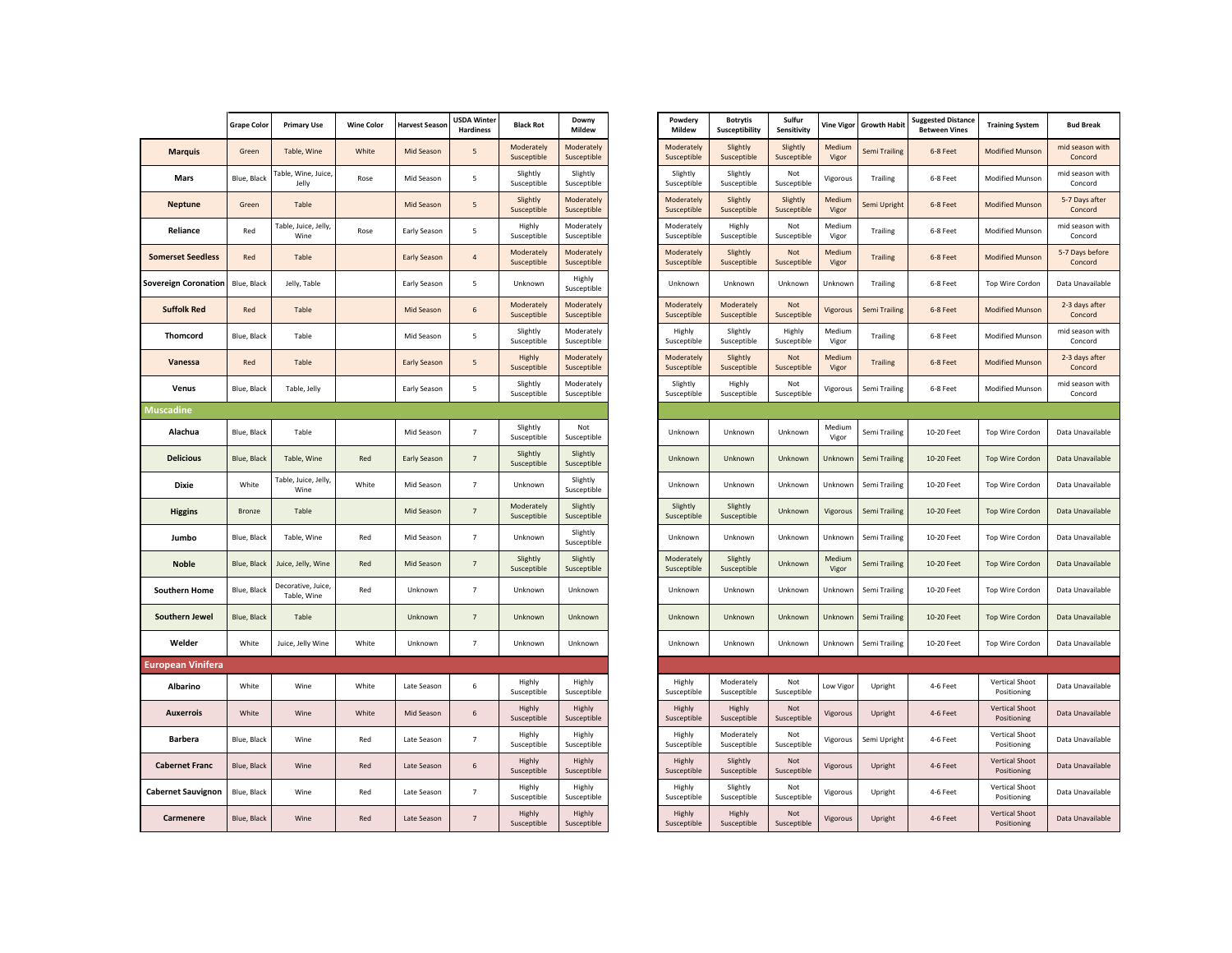|                         | <b>Grape Color</b> | <b>Primary Use</b> | <b>Wine Color</b> | <b>Harvest Season</b> | <b>USDA Winter</b><br><b>Hardiness</b> | <b>Black Rot</b>          | Downy<br>Mildew           |
|-------------------------|--------------------|--------------------|-------------------|-----------------------|----------------------------------------|---------------------------|---------------------------|
| Chardonnay              | White              | Wine               | White             | Mid Season            | $\overline{7}$                         | Moderately<br>Susceptible | Highly<br>Susceptible     |
| <b>Dolcetto</b>         | Blue, Black        | Wine               | Red               | <b>Early Season</b>   | $\overline{7}$                         | Highly<br>Susceptible     | Highly<br>Susceptible     |
| <b>Dornfelder</b>       | Blue, Black        | Wine               | Red, Rose         | Early Season          | 6                                      | Highly<br>Susceptible     | Highly<br>Susceptible     |
| Gewurztraminer          | Pink               | Wine               | White             | Mid Season            | $\overline{7}$                         | Highly<br>Susceptible     | Highly<br>Susceptible     |
| <b>Grenache Noir</b>    | Blue, Black        | Wine               | Rose, Red         | Late Season           | $\overline{7}$                         | Highly<br>Susceptible     | Highly<br>Susceptible     |
| <b>Gruner Veltliner</b> | White              | Wine               | White             | Late Season           | 6                                      | Highly<br>Susceptible     | Highly<br>Susceptible     |
| Kerner                  | White              | Wine               | White             | Mid Season            | 6                                      | Moderately<br>Susceptible | Moderately<br>Susceptible |
| Lemberger               | Blue, Black        | Wine, Table        | Red               | Mid Season            | 6                                      | Highly<br>Susceptible     | Highly<br>Susceptible     |
| <b>Malbec</b>           | Blue, Black        | Wine               | Red               | Late Season           | $\overline{7}$                         | Highly<br>Susceptible     | Highly<br>Susceptible     |
| <b>Merlot</b>           | Blue, Black        | Wine               | Red               | Mid Season            | $\overline{7}$                         | Highly<br>Susceptible     | Highly<br>Susceptible     |
| Mourvedre               | Blue, Black        | Wine               | Red               | Late Season           | $\overline{7}$                         | Highly<br>Susceptible     | Highly<br>Susceptible     |
| <b>Muscat ottonel</b>   | White              | Wine, Table        | White             | Mid Season            | $\overline{7}$                         | Highly<br>Susceptible     | Highly<br>Susceptible     |
| <b>Nebbiolo</b>         | Blue, Black        | Wine               | Red               | Late Season           | $\overline{7}$                         | Highly<br>Susceptible     | Highly<br>Susceptible     |
| <b>Petit Manseng</b>    | White              | Wine               | White             | Late Season           | $\overline{7}$                         | Highly<br>Susceptible     | Highly<br>Susceptible     |
| <b>Petit Verdot</b>     | Blue, Black        | Wine               | Red               | Late Season           | $\overline{7}$                         | Highly<br>Susceptible     | Highly<br>Susceptible     |
| <b>Petite Sirah</b>     | Blue, Black        | Wine               | Red               | <b>Mid Season</b>     | $\overline{7}$                         | Highly<br>Susceptible     | Slightly<br>Susceptible   |
| <b>Pinot Blanc</b>      | White              | Wine               | White             | Mid Season            | $\overline{7}$                         | Highly<br>Susceptible     | Highly<br>Susceptible     |
| <b>Pinot Gris</b>       | Grey               | Wine               | White             | Mid Season            | $\overline{7}$                         | Highly<br>Susceptible     | Highly<br>Susceptible     |
| <b>Pinot Noir</b>       | Blue, Black        | Wine               | Red, Rose         | Mid Season            | $\overline{7}$                         | Highly<br>Susceptible     | Highly<br>Susceptible     |
| Pinotage                | Blue, Black        | Wine               | Red               | Mid Season            | $\overline{7}$                         | Highly<br>Susceptible     | Highly<br>Susceptible     |
| Regent                  | Blue, Black        | Wine               | Red               | Late Season           | 6                                      | Moderately<br>Susceptible | Moderately<br>Susceptible |
| <b>Riesling</b>         | White              | Wine               | White             | Late Season           | 6                                      | Highly<br>Susceptible     | Highly<br>Susceptible     |
| Sangiovese              | Blue, Black        | Wine               | Red               | Late Season           | $\overline{7}$                         | Highly<br>Susceptible     | Highly<br>Susceptible     |
| <b>Sauvignon Blanc</b>  | White              | Wine               | White             | <b>Early Season</b>   | $\overline{7}$                         | Highly<br>Susceptible     | Highly<br>Susceptible     |
| Shiraz                  | Blue, Black        | Wine               | Red               | Mid Season            | $\overline{7}$                         | Highly<br>Susceptible     | Highly<br>Susceptible     |
| <b>Tannat</b>           | Blue, Black        | Wine               | Red               | Late Season           | $\overline{7}$                         | Highly<br>Susceptible     | Highly<br>Susceptible     |

| Powdery<br><b>Mildew</b>  | <b>Botrytis</b><br>Susceptibility | Sulfur<br>Sensitivity     | <b>Vine Vigor</b> | <b>Growth Habit</b> | <b>Suggested Distance</b><br><b>Between Vines</b> | <b>Training System</b>               | <b>Bud Break</b> |
|---------------------------|-----------------------------------|---------------------------|-------------------|---------------------|---------------------------------------------------|--------------------------------------|------------------|
| Highly<br>Susceptible     | Highly<br>Susceptible             | Not<br>Susceptible        | Vigorous          | Upright             | 4-6 Feet                                          | Vertical Shoot<br>Positioning        | Data Unavailable |
| Highly<br>Susceptible     | Highly<br>Susceptible             | Not<br>Susceptible        | Unknown           | Upright             | 4-6 Feet                                          | <b>Vertical Shoot</b><br>Positioning | Data Unavailable |
| Highly<br>Susceptible     | Moderately<br>Susceptible         | Not<br>Susceptible        | Medium<br>Vigor   | Upright             | 4-6 Feet                                          | Vertical Shoot<br>Positioning        | Data Unavailable |
| Highly<br>Susceptible     | Moderately<br>Susceptible         | Not<br>Susceptible        | Vigorous          | <b>Trailing</b>     | 4-6 Feet                                          | <b>Vertical Shoot</b><br>Positioning | Data Unavailable |
| Highly<br>Susceptible     | Moderately<br>Susceptible         | Not<br>Susceptible        | Vigorous          | Upright             | 4-6 Feet                                          | Vertical Shoot<br>Positioning        | Data Unavailable |
| Highly<br>Susceptible     | Moderately<br>Susceptible         | Not<br>Susceptible        | Medium<br>Vigor   | Upright             | 4-6 Feet                                          | <b>Vertical Shoot</b><br>Positioning | Data Unavailable |
| Moderately<br>Susceptible | Moderately<br>Susceptible         | Not<br>Susceptible        | Medium<br>Vigor   | Upright             | 4-6 Feet                                          | Vertical Shoot<br>Positioning        | Data Unavailable |
| Highly<br>Susceptible     | Slightly<br>Susceptible           | Not<br>Susceptible        | Vigorous          | Semi Upright        | 4-6 Feet                                          | <b>Vertical Shoot</b><br>Positioning | Data Unavailable |
| Highly<br>Susceptible     | Moderately<br>Susceptible         | Not<br>Susceptible        | Medium<br>Vigor   | Upright             | 4-6 Feet                                          | Vertical Shoot<br>Positioning        | Data Unavailable |
| Highly<br>Susceptible     | Moderately<br>Susceptible         | Not<br>Susceptible        | Vigorous          | Semi Upright        | 4-6 Feet                                          | <b>Vertical Shoot</b><br>Positioning | Data Unavailable |
| Highly<br>Susceptible     | Slightly<br>Susceptible           | Highly<br>Susceptible     | Vigorous          | Upright             | 4-6 Feet                                          | Vertical Shoot<br>Positioning        | Data Unavailable |
| Highly<br>Susceptible     | Moderately<br>Susceptible         | <b>Not</b><br>Susceptible | Medium<br>Vigor   | Upright             | 4-6 Feet                                          | <b>Vertical Shoot</b><br>Positioning | Data Unavailable |
| Highly<br>Susceptible     | Slightly<br>Susceptible           | Not<br>Susceptible        | Vigorous          | Trailing            | 4-6 Feet                                          | <b>Vertical Shoot</b><br>Positioning | Data Unavailable |
| Highly<br>Susceptible     | Slightly<br>Susceptible           | Not<br>Susceptible        | Vigorous          | Semi Upright        | 4-6 Feet                                          | <b>Vertical Shoot</b><br>Positioning | Data Unavailable |
| Highly<br>Susceptible     | Slightly<br>Susceptible           | Not<br>Susceptible        | Vigorous          | Semi Upright        | 4-6 Feet                                          | Vertical Shoot<br>Positioning        | Data Unavailable |
| Highly<br>Susceptible     | Moderately<br>Susceptible         | Not<br>Susceptible        | Medium<br>Vigor   | Upright             | 4-6 Feet                                          | <b>Vertical Shoot</b><br>Positioning | Data Unavailable |
| Highly<br>Susceptible     | Moderately<br>Susceptible         | Not<br>Susceptible        | Medium<br>Vigor   | Semi Upright        | 4-6 Feet                                          | Vertical Shoot<br>Positioning        | Data Unavailable |
| Highly<br>Susceptible     | Moderately<br>Susceptible         | Not<br>Susceptible        | Medium<br>Vigor   | Semi Upright        | 4-6 Feet                                          | <b>Vertical Shoot</b><br>Positioning | Data Unavailable |
| Highly<br>Susceptible     | Highly<br>Susceptible             | Not<br>Susceptible        | Medium<br>Vigor   | Upright             | 4-6 Feet                                          | Vertical Shoot<br>Positioning        | Data Unavailable |
| Highly<br>Susceptible     | Moderately<br>Susceptible         | Not<br>Susceptible        | Unknown           | Unknown             | 4-6 Feet                                          | <b>Vertical Shoot</b><br>Positioning | Data Unavailable |
| Moderately<br>Susceptible | Moderately<br>Susceptible         | Not<br>Susceptible        | Medium<br>Vigor   | Upright             | 4-6 Feet                                          | Vertical Shoot<br>Positioning        | Data Unavailable |
| Highly<br>Susceptible     | Highly<br>Susceptible             | Not<br>Susceptible        | Medium<br>Vigor   | Semi Upright        | 4-6 Feet                                          | <b>Vertical Shoot</b><br>Positioning | Data Unavailable |
| Highly<br>Susceptible     | Slightly<br>Susceptible           | Not<br>Susceptible        | Vigorous          | Semi Upright        | 4-6 Feet                                          | Vertical Shoot<br>Positioning        | Data Unavailable |
| Highly<br>Susceptible     | Highly<br>Susceptible             | Not<br>Susceptible        | Vigorous          | Semi Upright        | 4-6 Feet                                          | <b>Vertical Shoot</b><br>Positioning | Unknown          |
| Highly<br>Susceptible     | Highly<br>Susceptible             | Not<br>Susceptible        | Vigorous          | Semi Trailing       | 4-6 Feet                                          | Vertical Shoot<br>Positioning        | Data Unavailable |
| Highly<br>Susceptible     | Slightly<br>Susceptible           | Not<br>Susceptible        | Vigorous          | Semi Upright        | 4-6 Feet                                          | <b>Vertical Shoot</b><br>Positioning | Data Unavailable |